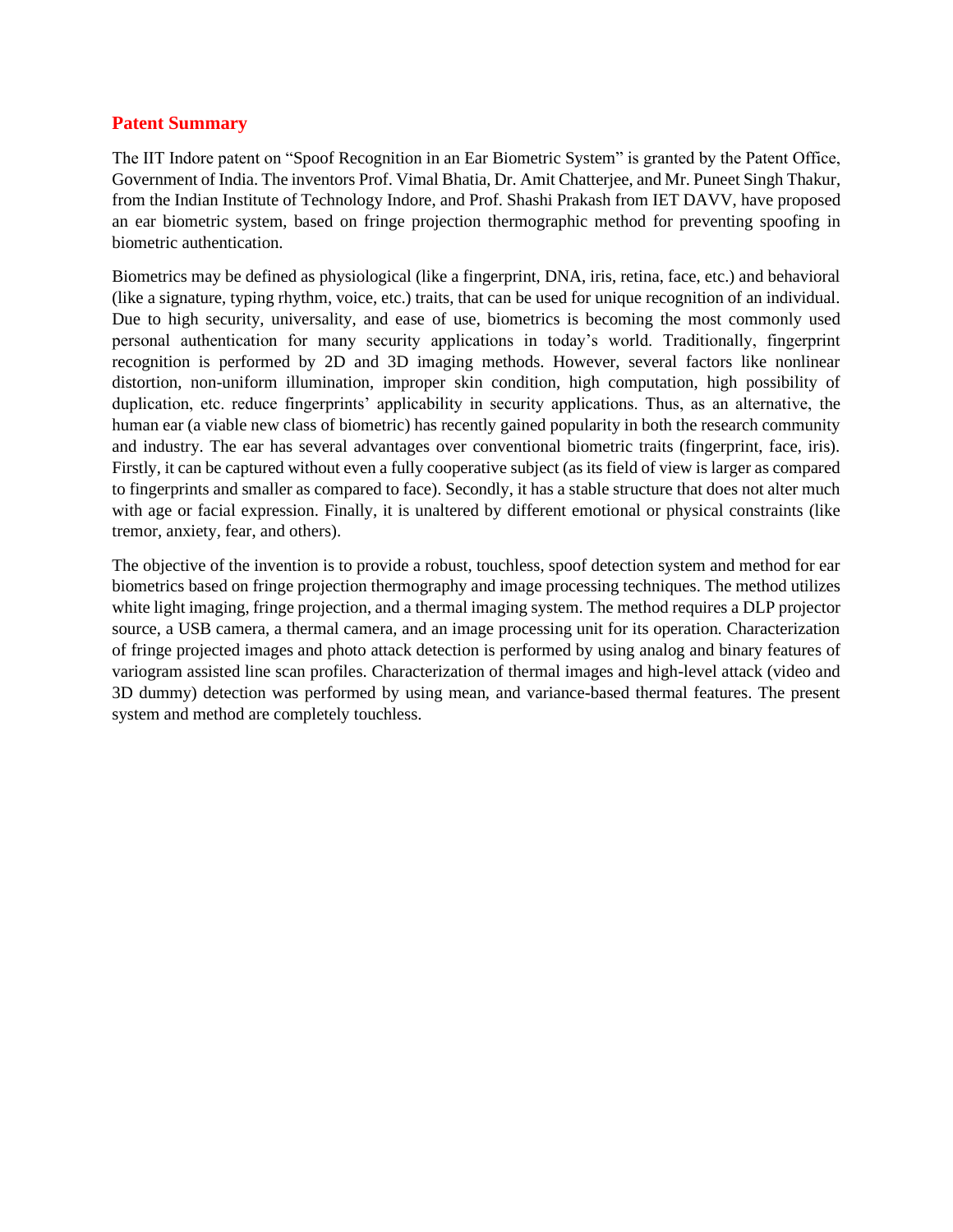## **For Immediate Release:**

**CONTACT:**  Contact Person- Prof. Vimal Bhatia Institution- Indian Institute of Technology Indore Email Address- [vbhatia@iiti.ac.in](mailto:vbhatia@iiti.ac.in) Website URL- <http://ee.iiti.ac.in/>

## **Grant of Patent from Electrical Engineering Department, IIT Indore**

Details:

Indian Patent Application No.- 202021038025 Grant No.- 382786 Filing Date- September 03, 2020 Date of Grant- November 26, 2021 Title- SPOOF RECOGNITION IN AN EAR BIOMETRIC SYSTEM Inventors- Prof. Vimal Bhatia, Dr. Amit Chatterjee, Mr. Puneet Singh Thakur, and Prof. Shashi Prakash

The IIT Indore patent on "Spoof Recognition in an Ear Biometric System" is granted by the Patent Office, Government of India. The inventors Prof. Vimal Bhatia, Dr. Amit Chatterjee, and Mr. Puneet Singh Thakur, from the Indian Institute of Technology Indore, and Prof. Shashi Prakash from IET DAVV, have proposed an ear biometric system, based on fringe projection thermographic method for preventing spoofing in biometric authentication.

Biometrics may be defined as physiological (like a fingerprint, DNA, iris, retina, face, etc.) and behavioral (like a signature, typing rhythm, voice, etc.) traits, that can be used for unique recognition of an individual. Due to high security, universality, and ease of use, biometrics is becoming the most commonly used personal authentication for many security applications in today's world. Traditionally, fingerprint recognition is performed by 2D and 3D imaging methods. However, several factors like nonlinear distortion, non-uniform illumination, improper skin condition, high computation, high possibility of duplication, etc. reduce fingerprints' applicability in security applications. Thus, as an alternative, the human ear (a viable new class of biometric) has recently gained popularity in both the research community and industry. The ear has several advantages over conventional biometric traits (fingerprint, face, iris). Firstly, it can be captured without even a fully cooperative subject (as its field of view is larger as compared to fingerprints and smaller as compared to face). Secondly, it has a stable structure that does not alter much with age or facial expression. Finally, it is unaltered by different emotional or physical constraints (like tremor, anxiety, fear, and others).

The objective of the invention is to provide a robust, touchless, spoof detection system and method for ear biometrics based on fringe projection thermography and image processing techniques. The method utilizes white light imaging, fringe projection, and a thermal imaging system. The method requires a DLP projector source, a USB camera, a thermal camera, and an image processing unit for its operation. Characterization of fringe projected images and photo attack detection is performed by using analog and binary features of variogram assisted line scan profiles. Characterization of thermal images and high-level attack (video and 3D dummy) detection was performed by using mean, and variance-based thermal features. The present system and method are completely touchless.